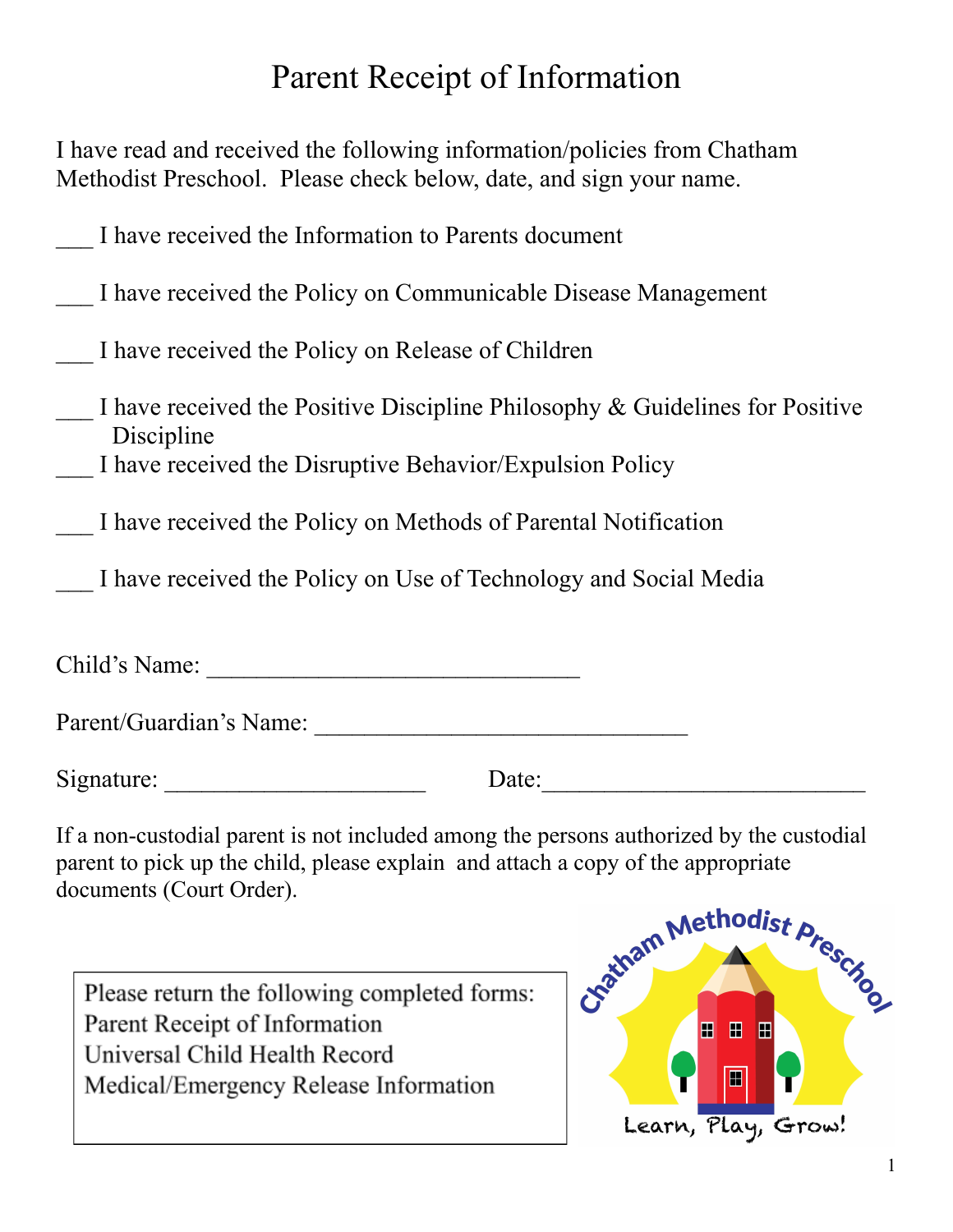#### POLICY ON RELEASE OF CHILDREN

- 1. Each child may be released only to the child's parent(s) or person(s) authorized by the parents, as specifically by **written notification** of a regular sitter/caregiver, carpool, or written notification if on a daily occurrence; OR persons authorized by the parent(s) on the school's Medical/Emergency Release form to take the child from school and to assume responsibility for the child in an emergency if the parent(s) cannot be reached.
- 2. If a non-custodial parent has been denied access or granted limited access, to the child by a court order, the school shall secure documentation to this effect, maintain a copy on file, and comply with the terms of the court order.
- 3. In the event that the parent(s) or person authorized by the parent(s) fails to pick up or is late in picking up a child at the time of the school's daily closing:
	- a. The child will be supervised at all times by school staff members.
	- b. Every effort will be made by the staff members to contact the parent(s) and/or other persons authorized by the parent(s) to care for the child.
	- c. Whenever the parent(s) and/or other persons authorized by the parent(s) fails to pick up the child one hour or more after closing time, and provided that the staff members have been unable to make other arrangements for returning the child to his/her parent(s), a staff member shall call the24-hour State Central Registry Hotline 1-877-NJ-ABUSE (1-877-652-2873) to seek assistance in caring for the child until his/her parent(s) or other persons authorized by the parent(s) is able to pick up the child.
- 4. If the parent(s) or person authorized by the parent(s) appear to be physically and/or emotionally impaired to the extent that, in the judgement of the Director and/or Staff member, the child would be placed at risk of harm if released to such an individual:
	- a. The child shall not be released to such an impaired individual.
	- b. Staff members will attempt to contact the child's other parent or an alternative person authorized by the parent.
	- c. If the center is unable to make alternative arrangements, a Staff member shall call the 24-hour State Central Registry Hotline 1-877-NJ-ABUSE (1-877-652-2873) to seek assistance in caring for the child.

Please report all carpools in writing to your child's teacher. **If anyone other than a child's parent/guardian is picking up from school, you must give your permission in writing to your teacher. We will not release any child to someone other than a parent/guardian unless we have your permission in writing.**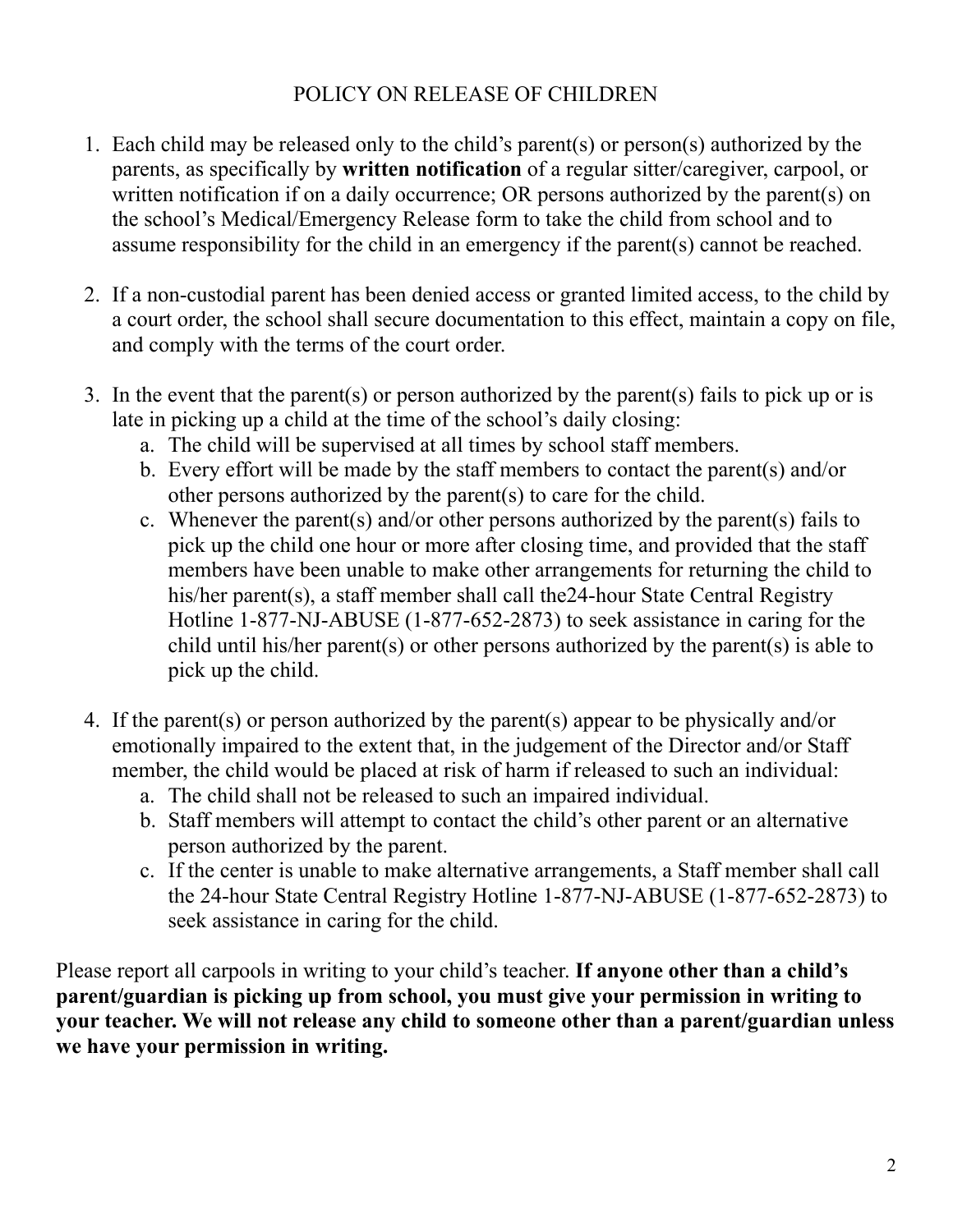Please arrive promptly at dismissal time. Teachers need time before and after class to prepare. Thanks! Also, children should come to school dressed suitably for indoor art and play experiences and outdoor recreation.

## POSITIVE DISCIPLINE PHILOSOPHY

CMP's discipline philosophy emphasizes a positive approach. We redirect a child from inappropriate behavior by offering a different, more appropriate activity to change the focus of a child's behavior. Individual attention will be given to the child to help him/her in dealing with a particular situation. The Preschool has no "time out" chair or any other threat of isolation or punishment. If a child continues to have a difficult time behaving appropriately and cannot be diverted, a teacher might take that child from the classroom for a short period of time to avoid classroom disruption and until the child is ready to re-enter the group.

Teachers respond to and reinforce positive behavior. We believe that each child in our care deserves our respect in all circumstances, and we believe in demonstrating our fondness for each child with kind words and hugs.

## GUIDELINES FOR POSITIVE DISCIPLINE

Positive discipline is a process of teaching children how to behave appropriately. Positive discipline respects the rights of the individual child, the group, and the adult. Methods of positive discipline shall be consistent with the age and developmental needs of the children, and lead to the ability to develop and maintain self-control.

Positive discipline is different from punishment. Punishment tells children what they should **not** do; positive discipline tells children what they **should** do. Punishment teaches fear; positive discipline teaches self-esteem.

You can use positive discipline by planning ahead:

- Anticipate and eliminate potential problems.
- Have a few consistent, clear rules that are explained to children and understood by adults.
- Have a well-planned daily schedule.
- Plan for ample elements of fun and humor.
- Include some group decision-making.
- Provide time and space for each child to be alone.
- Make it possible for each child to feel he/she has had some positive impact on the group.
- Provide the structure and support children need to resolve their differences.
- Share ownership and responsibility with the children. Talk about our room, our toys.

You can use positive discipline by intervening when necessary:

- Re-direct to a new activity to change the focus of a child's behavior.
- Provide individualized attention to help the child deal with a particular situation.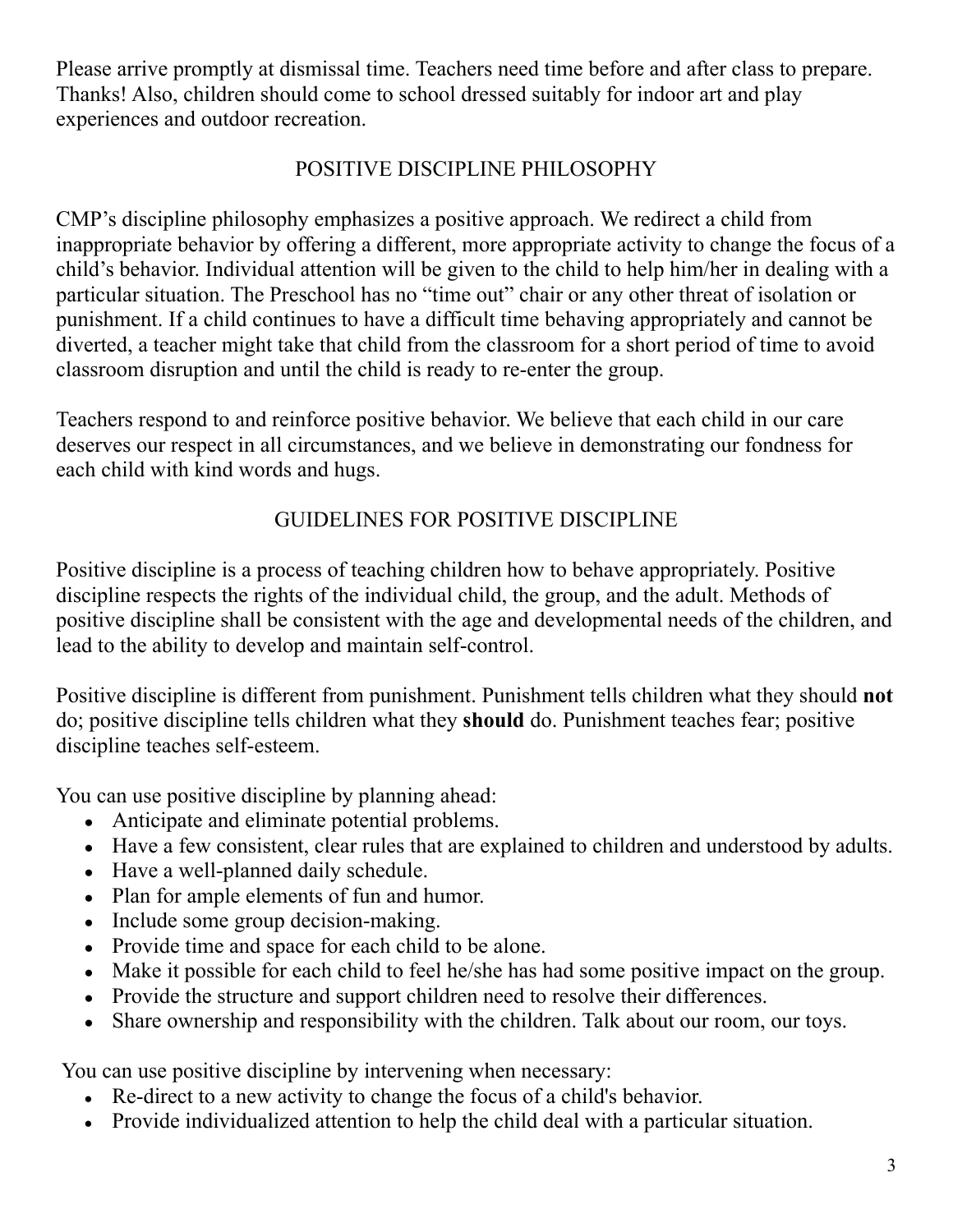- Use time-out -- by removing a child for a few minutes from the area or activity so that he/she may gain self-control. (One minute for each year of the child's age is a good rule of thumb).
- Divert the child and remove from the area of conflict.
- Provide alternative activities and acceptable ways to release feelings.
- Point out natural or logical consequences of children's behavior.
- Offer a choice only if there are two acceptable options.
- Criticize the behavior, not the child. Don't say "bad boy" or "bad girl." Instead you might say "That is not allowed here."

You can use positive discipline by showing love and encouragement:

- Catch the child being good. Respond to and reinforce positive behavior; acknowledge or praise to let the child know you approve of what he/she is doing.
- Provide positive reinforcement through rewards for good behavior.
- Use encouragement rather than competition, comparison or criticism.
- Overlook small annoyances, and deliberately ignore provocations.
- Give hugs and caring to every child every day.
- Appreciate the child's point of view.
- $\bullet$  Be loving.

Positive discipline is NOT:

- Disciplining a child for failing to eat or sleep or for soiling themselves
- Hitting, shaking, or any other form of corporal punishment
- Using abusive language, ridicule, harsh, humiliating or frightening treatment or any other form of emotional punishment of children
- $\bullet$  Engaging in or inflicting any form of child abuse and/or neglect
- Withholding food, emotional responses, stimulation, or opportunities for rest or sleep
- Requiring a child to remain silent or inactive for an inappropriately long period of time

Positive discipline takes time, patience, repetition and the willingness to change the way you deal with children. But it's worth it, because positive discipline works.

#### DISRUPTIVE BEHAVIORS/EXPULSION POLICY

If, in the classroom teachers' observations, a child's deliberate actions are excessively hurtful to another child physically, or if on a given day, the child displays behavior that is excessively disruptive to the group, the teacher may ask that the parent or caregiver pick the child up earlier than the scheduled dismissal time. The teacher will then have a follow up conversation with the parent prior to the child's return to the next class session.

If a child displays continuous behavior that is disruptive to the group and/or hurtful to other children, or if the behavior demands a considerably greater percentage of the teacher's attention than that of other children in the group, the teacher will: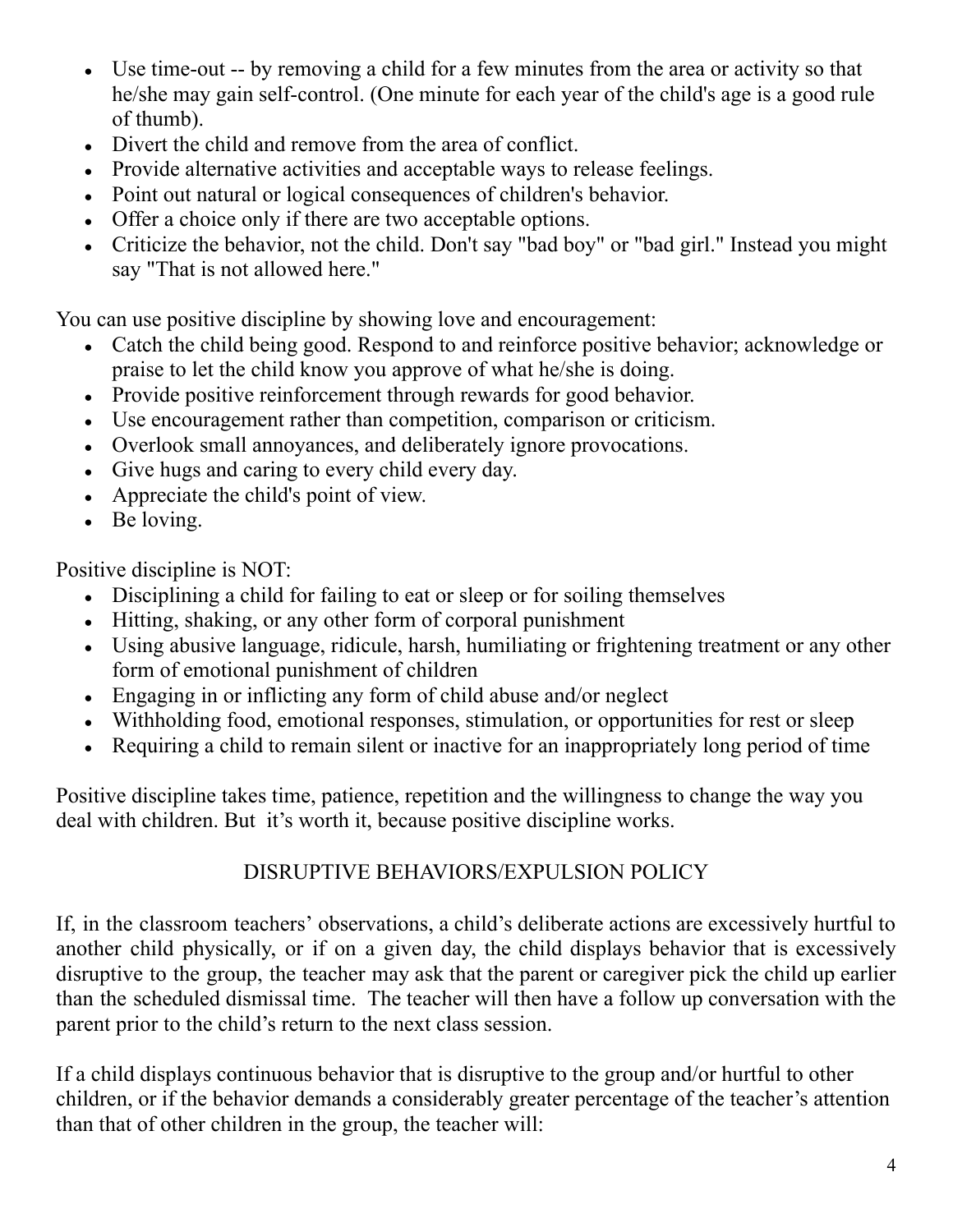- 1. Initiate a conference with the child's parents to describe the behaviors, discuss possible causes, and explore viable methods of teacher response/action.
- 2. Test the agreed upon methods of teacher response/action with the child.
- 3. Within a reasonable period to time, assess their success and call or meet with the child's parents again to discuss the results.
- 4. If appropriate, request an in-class observation of the child and follow up conference with the director and/or teacher.

If, after following the above procedures are followed, there is little or no change in the child's behavior, the teacher will:

- 1. Notify the parents and the head teacher and/or director of the continuing disruptive behavior.
- 2. Schedule a conference with the child's parents, the head teacher and/or director, and the teachers.
- 3. Suggest appropriate action to the parents, which may include any of the following:
	- a. continued attempts at alternative teacher response/action for a specified length of time.
	- b. evaluation of the child by appropriate public or private special services individuals or teams.
	- c. removal of the child from the group for a specified length of time or for the remainder of the school year.

Unfortunately, there are occasional reasons we may find it necessary to expel a child from our program either on a short term or permanent basis. We will make every effort to work with the child and family to prevent this from happening. The following are reasons we may have to expel or suspend a child.

#### IMMEDIATE CAUSES FOR EXPULSION

The child is at risk of causing serious injury to other children or him/herself. Parent threatens physical or intimidating actions toward staff members. Parent exhibits verbal abuse to staff in front of enrolled children/parents.

## PARENTAL ACTIONS FOR CHILD EXPULSION

Failure to pay/habitual lateness in payments. Failure to complete required forms including the child's immunizations records. Habitual tardiness when picking up your child. Verbal abuse to staff.

#### CHILD ACTIONS FOR EXPULSION

Failure of child to adjust after a reasonable amount of time. Uncontrollable tantrums/angry outbursts. Ongoing physical or verbal abuse to staff or other children. Excessive biting. Efforts to modify excessively disruptive behavior have been unsuccessful.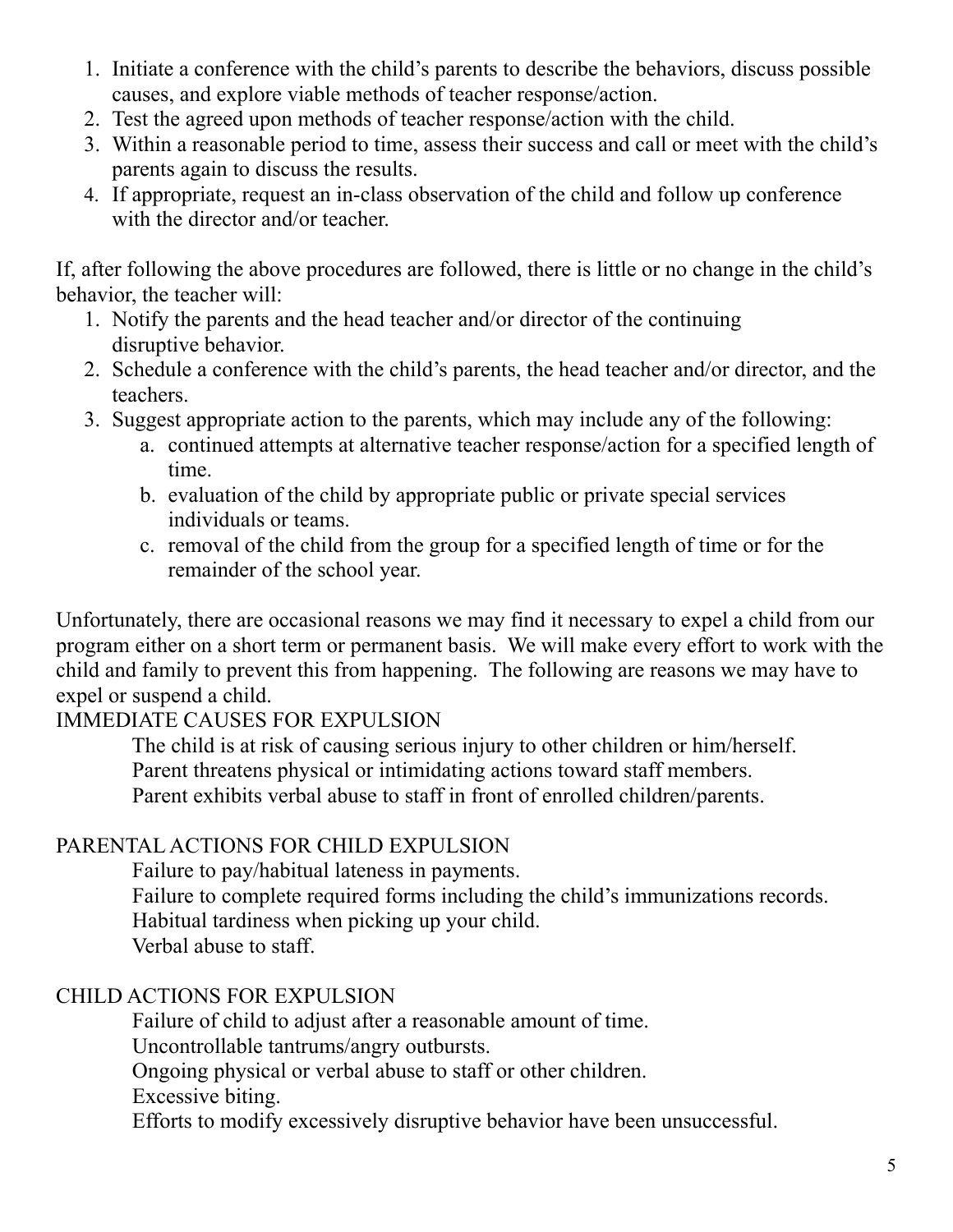## SCHEDULE OF EXPULSION

If after the remedial actions above have not worked, the child's parent/guardian will be advised verbally and in writing about the child's or parent's behavior warranting an expulsion. A expulsion/suspension action is meant to be a period of time for the parent/guardian may work on the child's behavior or to come to an agreement with the center. The parent/guardian will be informed regarding the length of time of the expulsion period and the expected behavioral changes required in order for the child or parent to return to the center. The parent/guardian will be given a specific expulsion date that allows the parent sufficient time to seek alternative child care (approximately one to two weeks' notice depending on risk to other children's welfare or safety). Failure of the child/parent to satisfy the terms of the plan may result in permanent expulsion from the center.

#### A CHILD WILL NOT BE EXPELLED IF A PARENT/GUARDIAN:

- Made a complaint to the Office of Licensing regarding a child's alleged violations of the licensing requirements.
- Reported abuse or neglect occuring at the center.
- Questioned the center regarding policies or procedures.
- without giving the parent sufficient time to make other child care arrangements.

## PROACTIVE ACTIONS THAT CAN BE TAKEN IN ORDER TO PREVENT EXPULSION

- Try to redirect child from negative behavior.
- Reassess classroom environment, appropriateness of activities, supervision.
- Always use positive methods and language while disciplining children. Praise appropriate behaviors
- Consistently apply consequences for rules
- Give the child verbal warnings
- Give the child time to regain control
- Document child' disruptive behavior and maintain confidentiality
- Given the parent/guardian written copies of the disruptive behavior that might lead to expulsion.
- Schedule a conference including the director, classroom staff and parent/guardian to discuss how to promote positive behaviors.
- Give the parent literature or other resources regarding methods of improving behavior.
- Recommend an evaluation by professional consultation on premises.
- Recommend evaluation by local school district study team.

All expulsion or suspension actions will be documented in writing with copies to the family, teachers, and a copy kept on file with the Director.

#### METHODS OF PARENTAL NOTIFICATION